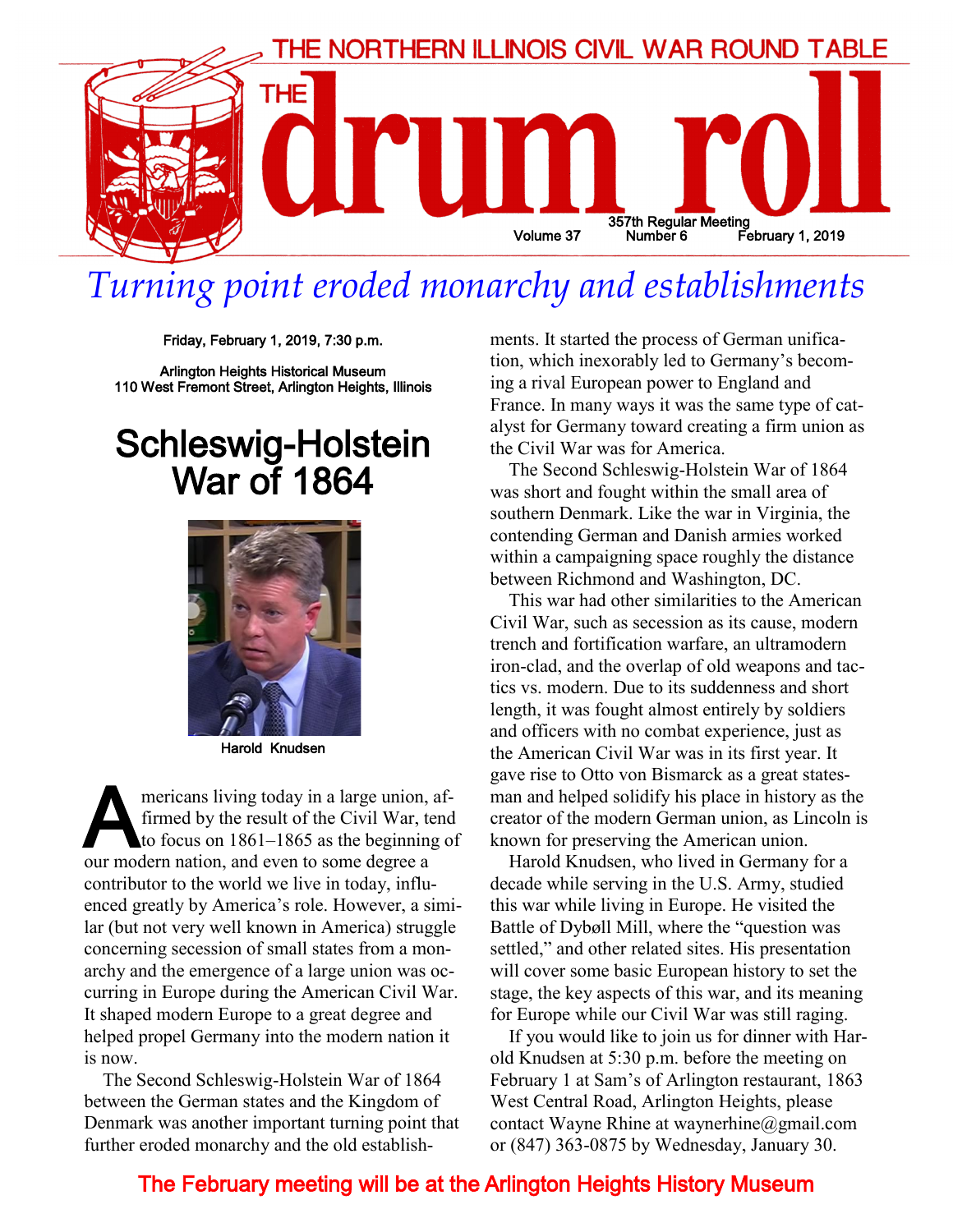# Chesapeake and Ohio Canal in the Civil War

#### By Pat McCormick

The January 7, 2019, the round table hear<br>from our resident railroading expert,<br>charlie Banks. In this case, however, h<br>topic was not a railroad, but its freight-moving n January 7, 2019, the round table heard from our resident railroading expert, Charlie Banks. In this case, however, his rival, the Chesapeake and Ohio Canal.

The C&O Canal had its origins not long after the Revolution, when George Washington formed the Potomack Company ("Potomack" being a common spelling at the time) to maintain and improve the Potomac River waterway. The company struggled and by 1819 had just enough money for maintenance, none for improvements.

The following year, Potomack Company engineer Thomas Moore proposed the construction of a canal to Cumberland, Maryland, linking that region's coal production to its customers to the east. Moore estimated the canal would cost about \$1.14 million. The planned course of the canal would run about 185 miles; in comparison, the famed Erie Canal (then under construction, having started in 1817) would cover 363 miles.

The Erie Canal took 8 years to complete. The Chesapeake and Ohio, on the other hand, would ultimately take 22 years to build, from 1828 to 1850, nearly three times as long as the Erie. The primary reason for the drastic contrast? topography. The route of the Erie Canal was through relatively level terrain; that of the C&O through a rocky, narrow river valley. Ultimately, the C&O would involve 74 locks, 11 aqueducts over major streams, 240 culverts over lesser watercourses, and the 3,118-foot-long Paw Paw Tunnel.

The C&O's progress also was hampered by legal challenges. The Baltimore and Ohio Railroad, started on the same day as the C&O, needed to use the same narrow Potomac River Valley. The point of contention was an actual point, known as Point of Rocks, a particularly narrow section of the valley. Four years of litigation would see the C&O win the legal battle. However, to save money they eventually shared the right-of-way from Point of Rocks westward to Harper's Ferry.

The combined challenges put the C&O Canal seriously behind schedule. The original charter Page 2 drum roll, February 2019

specified that it would be completed by 1840; by 1843 it had only reached Hancock, Maryland, well short of its goal. Slow progress limited paying traffic, exacerbating the fiscal troubles, and periodically the state of Maryland bailed it out.

Finally, in 1850 it was completed, albeit at a cost of \$11 to \$14 million rather than the \$1.14 million estimated. In fact, the B&O Railroad beat the C&O Canal to Cumberland by 8 years. Nonetheless, both routes saw plenty of use. Not until after the Civil War would locomotives be powerful enough to haul more than a moderate amount of freight, so the canal was vital for heavy loads.

Thus, when the Civil War broke out in 1861, both the B&O and the C&O would be targeted by Rebel forces. Initially, not much thought was given by the Union government to protecting these routes, primarily because Lincoln's first Secretary of War, Simon Cameron, was more interested in protecting routes to the north in Pennsylvania (his home state, where his business interests just happened to coincide with the alternative routes).

But the importance of the Potomac Valley routes would soon be conclusively demonstrated by the Confederates. Initially, when General Stonewall Jackson seized Harper's Ferry in 1861, neither railroad nor canal was disturbed; the Rebels hoped to woo Maryland into their fold with a "hands-off" policy. When Maryland remained in the Union, this attitude changed. Ordered to retreat from Harper's Ferry, Jackson's troops burned the B&O bridge and damaged the canal.

Although the railroad bridge was not repaired for the better part of a year, the canal was quickly put back into action. Raids by Jackson and Turner Ashby (as well as occasional quirks of Mother Nature) resulted in sporadic canal shutdowns, but it was usually back in order quickly, the exception being a closure of several months following a January 1862 ice storm and other complications.

The C&O was targeted again during General Robert E. Lee's fall 1862 Maryland invasion. The Monocacy Aqueduct, longest on the canal at 500 feet, and having seven arches, was targeted twice,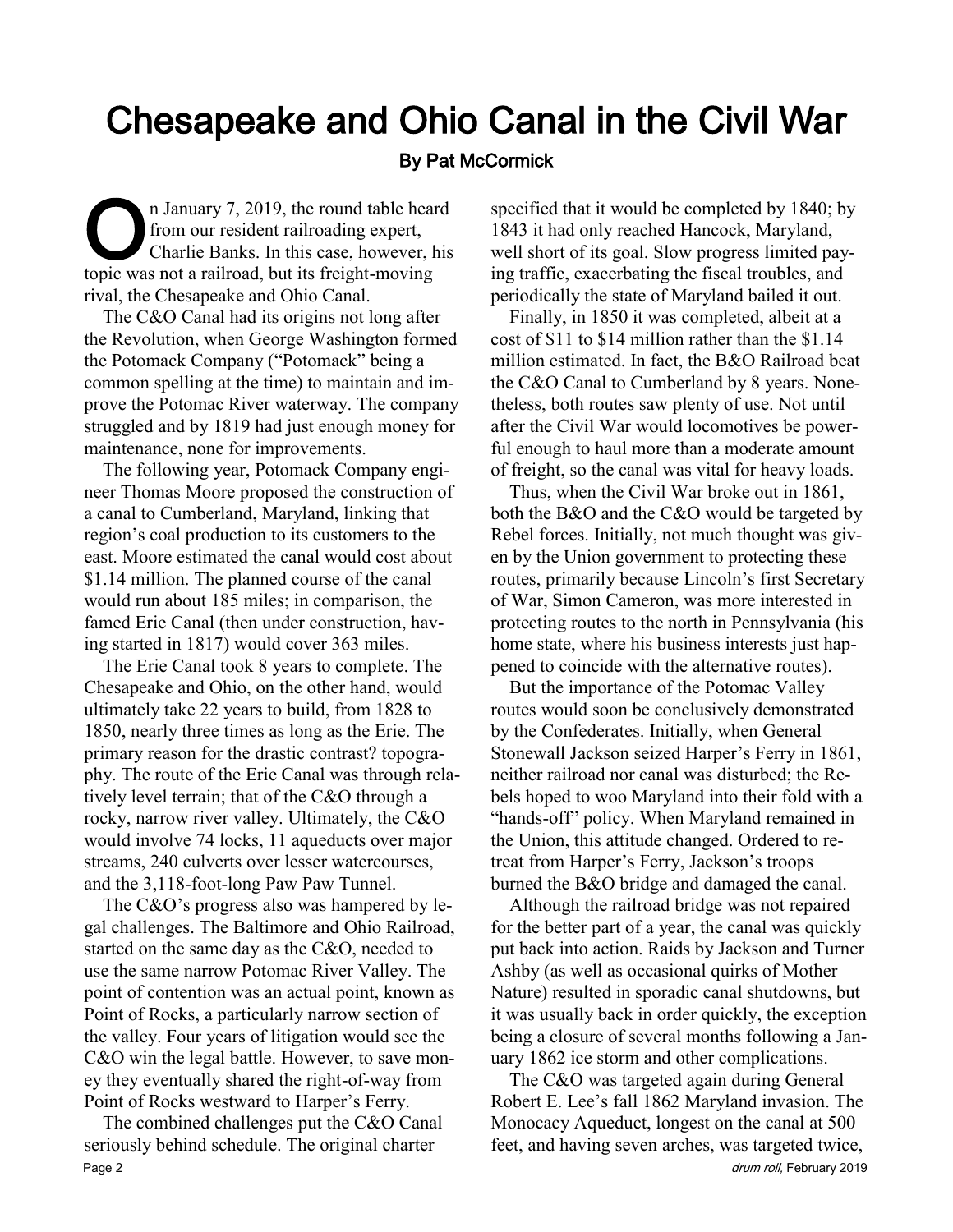but the "admirably ... constructed" structure proved resistant to all Confederate attempts at destruction. The canal also was damaged in other places during the campaign, primarily in places where Lee crossed the Potomac.

The following summer Lee moved north again, this time to Pennsylvania. Again the C&O was in Rebel crosshairs. Partisan John S. Mosby was the first to strike, on June 10, followed by John Imboden on June 17. Lee's main body crossed the Potomac at Williamsport, damaging the canal both by disruption and by creating crossings for his wagons and artillery. And as he moved to rejoin Lee in Pennsylvania, General J.E.B. Stuart hit the canal on June 27.

1864 saw more Confederate attention to the C&O. In February, General Thomas Rosser's cavalry did some damage, but that summer, during General Jubal Early's incursion, the canal would see its heaviest damage of the war. Both Mosby and Imboden were at it again. Meanwhile, as Early's main force crossed at Shepherdstown, they did extensive damage to the Antietam Aqueduct.

After Early withdrew from the outskirts of Washington, DC, Southern cavalryman John McCausland burned Chambersburg, PA. While being chased by Northern horsemen, McCausland's troopers burned a number of canal boats at Hancock before being defeated at the battle of Folck's Mill and sent packing. (Overall, Jubal Early's 1864 raid resulted in the destruction of some 80 canal boats, fully one third of the normal pre-war operating total on the C&O.)

Clearly, the Chesapeake and Ohio Canal was a highly important route during the Civil War, as evidenced by the numerous Confederate forays against it. On behalf of the round table I would like to thank Charlie Banks for shedding light on this vital waterway.

#### New Member

The Northern Illinois Civil War Round Table was entertained by 11-year-old Ezra Maras of Algonquin at the January 2019 meeting. Ezra played several rousing Civil War–Era songs on his violin. Afterward, vice-president Wayne Rhine asked members present to make Ezra an honorary member, which they did. Please welcome Ezra. drum roll, February 2019 **page 3** 

#### February Saturday Discussion

All members and guests are invited to participate in the session to be held at the Barrington Area Library, 505 North Northwest Highway, Barrington, on Saturday, February 16, from 10:00 a.m. until noon. Pat McCormick will lead the discussion on the Tullahoma Campaign (postponed from February because of inclement weather).

These discussions are generally held on the third Saturday of the month from September through June. They are held to generate and foster a free exchange of ideas on Civil War events.

#### Eisenhower Library Discussion

The Civil War discussion group at the Eisenhower Library, 4613 North Oketo Avenue, Harwood Heights, meets on the first Saturday of the month from 10:00 to 11:30 a.m. On February 2, 2019, the group will watch the 2011 movie Lincoln. The time is extended to 10 a.m. to 1 p.m.

#### Women's Civil War Book Club

The Civil War book club for women will meet at the home of Connie Rawa, at The Grand at Twin Lakes Senior Living, 920 East Northwest Highway, Palatine, at 2 p.m. on Saturday, February 16. They will discuss William Tecumseh Sherman; attendees can read any book on him. If you are interested in joining the group, contact Denise Limburg at dlimburg@prodigy.net or (847) 212-5313 or Mary Banks at (847) 497-3149 or zeller1@comcast.net.

#### Get Involved

All members are encouraged to participate in all activities of the Northern Illinois Civil War Round Table. There are a number of ways for members to serve the organization, for example, as an officer, committee member, or speaker. Anyone who would like to get more involved in these activities can contact President Harold Knudsen or any other officer or past president.